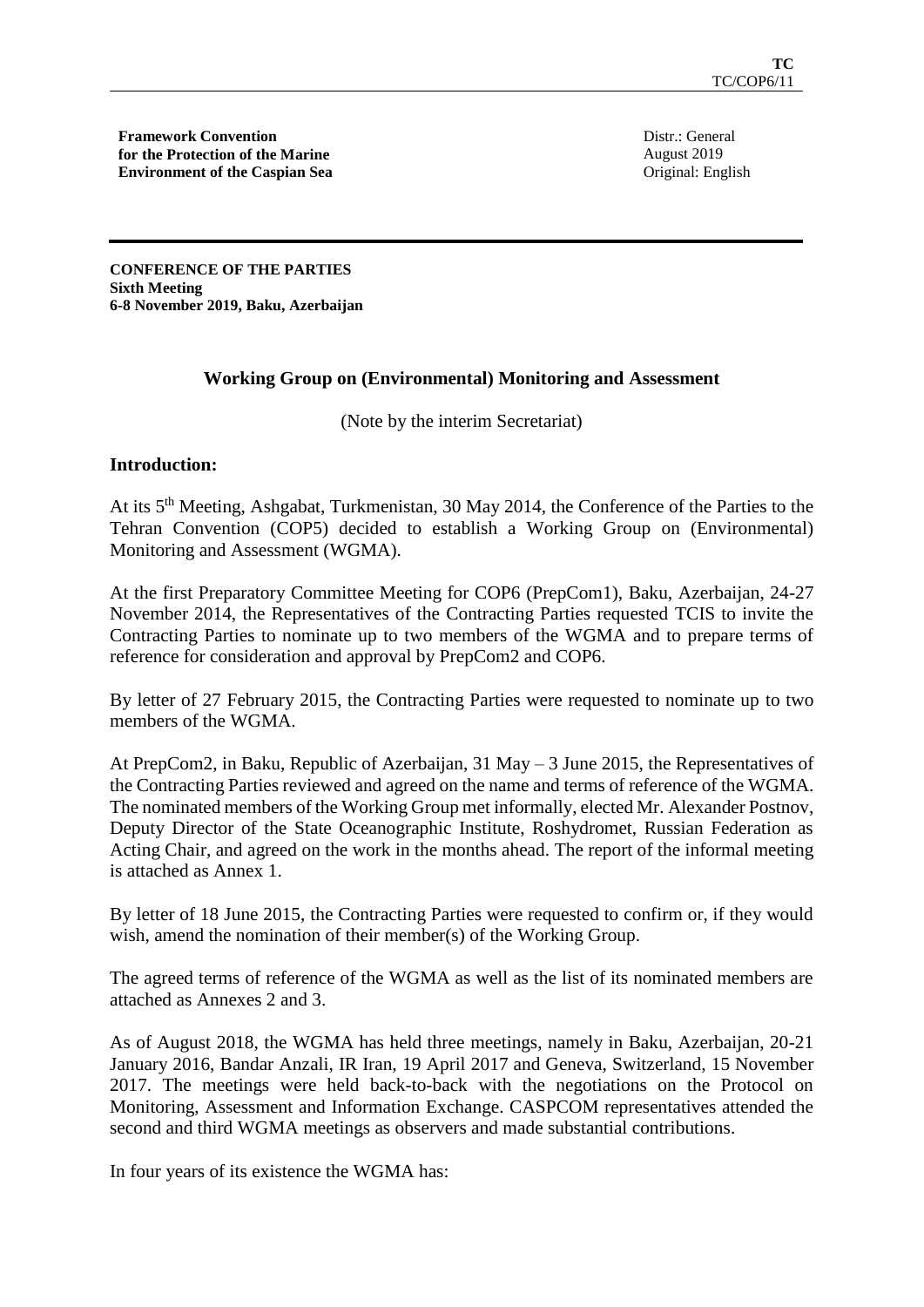- Agreed on a set of common Caspian Regional Water Quality Standards based on the list of Maximum Allowable Concentrations of pollutants in the sea water legally established in Azerbaijan, Kazakhstan, Russian Federation and Turkmenistan complemented with a couple of additional parameters proposed by IR of Iran..
- Rached a preliminary agreement on using the Probable Effect Levels (PELs) from the Canadian system as Interim Regional Guidelines for quality of the Caspian Sea bottom sediments. The initial stage will involve only a limited number of parameters to comply with the country's monitoring capabilities
- Reviewed the degree of preparedness of the Caspian littoral states to putting the Caspian Environment Monitoring Program (EMP) into implementation and propose that TCIS undertakes a survey aiming at identifying the country's efforts to start the EMP implementation in the near future.
- Reviewed the Table of Contents and the final text of the Second Caspian Sea State of the Marine Environment (SOE2) Report and made recommendations regarding its structure and procedures for drafting the future SOE reports..
- Drafted procedures for initial monitoring data exchange and quality control and addressed requirements to the Regional Monitoring Data Centre including its possible establishment as a part of the Caspian Environment Information Centre (CEIC), which development and operation is the responsibility of the designated National Information Officers, co-ordinated by GRID-Arendal.

In more detail, the results of the WGMA activities are listed in the reports of the meetings attached as Annexes 4-7.

The WGMAhas provided and intends to continue to provide inputs to the negotiations on the Protocol on Monitoring, Assessment and Information Exchange, particularly in the form of the marine environment quality criteria/guidelines and procedures for monitoring-data exchange, as well as to the preparation of the SOE2 Report which is also coordinated by GRID-Arendal.

Close links are being maintained with CASPCOM whose expertise has contributed much to the progress made by WGMA, and with which TCIS has concluded an MOU for cooperation.

## **Suggested Action:**

The Meeting may wish to:

- 1. Adopt the Terms of Reference of the WGMA, contained in Annex 2;
- 2. Welcome and endorse the composition and elected Chair of the WGMA, as contained in Annex 3;
- 3. Welcome the progress made by the WGMA in identifying and implementing priority issues of its agenda, in particular on common water and sediment quality criteria/guidelines;
- 4. Request the Secretariat to continue to promote close collaboration between the WGMA and CASPCOM, including in support of the preparation of the SOE Reports;
- 5. Furthermore, request the Secretariat, in consultation with the WGMA and GRID-Arendal to develop the institutional and technical requirements and options for a Caspian monitoring data centre, including its possible integration into the CEIC.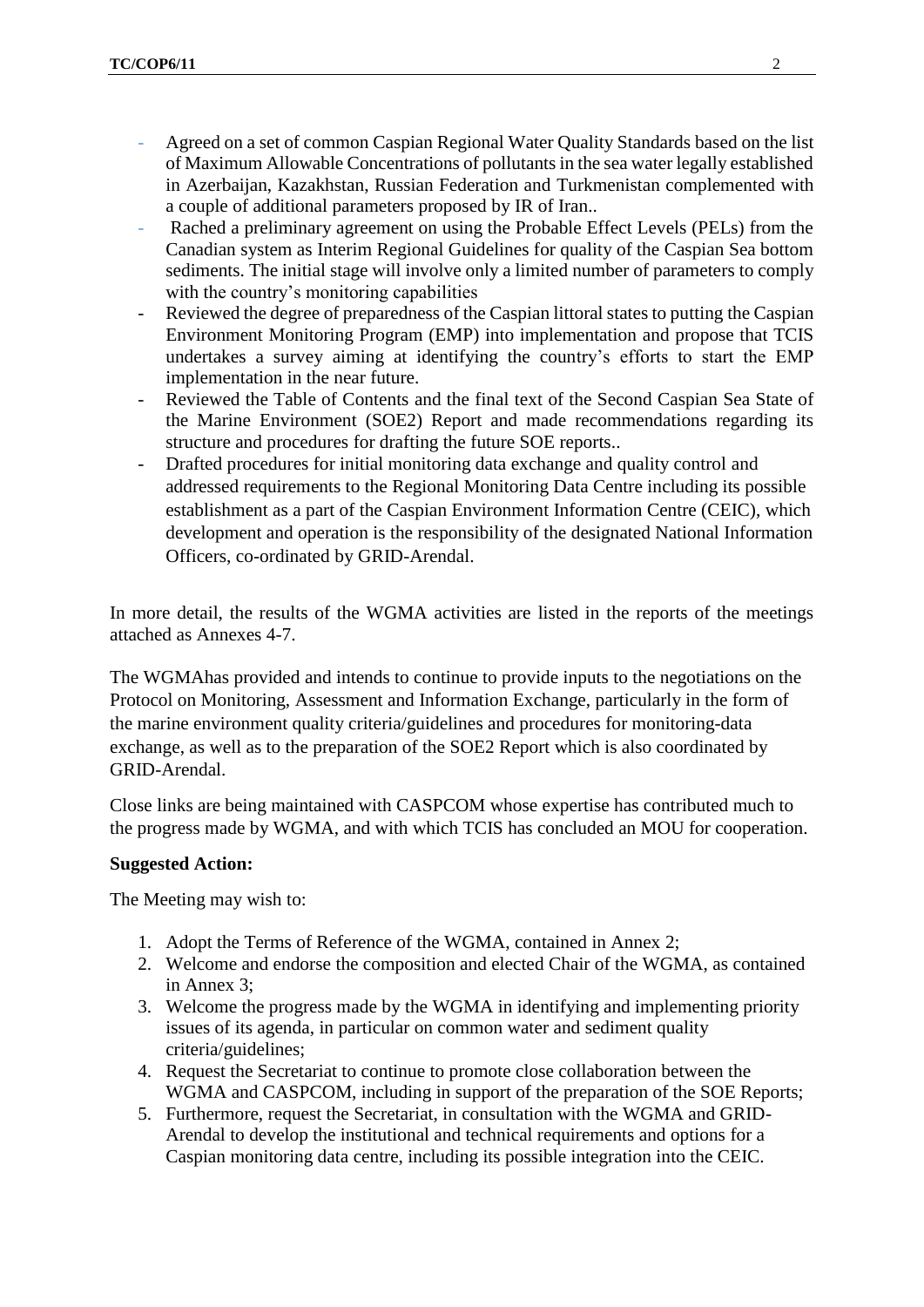# **Report of the informal Meeting of the Working Group on Monitoring and Assessment 3 June 2015**

The newly formed working group met in Baku on 3 June 2015. In accordance with its draft ToR, the Group elected Dr.Alexander Postnov, Deputy Director of the State Oceanographic Institute (SOI), Roshydromet, Moscow, Russian Federation as acting Chairperson with an understanding that both the composition of the working group and its chairperson subjected to approval by the Contracting Parties during COP-6. The group noted that since a Russian representative had been elected as the acting chairperson, the Russian Federation was entitled for one more expert representing the country in the working group. Thus, Dr. Alexander Korshenko, head of Laboratory for marine pollution monitoring, SOI, initially meant as alternate to Mr. Postnov became a full member of the group.

The acting chairperson expressed his views on the issues which could be addressed by the working group at its first meeting tentatively scheduled for late January 2016. They were:

(a) to evaluate the Party's preparedness for implementation of the Caspian Environment Monitoring Programme (EMP) previously welcomed by COP meetings. In this connection, the WG members could prepare descriptions of the national monitoring programmes, including information on the responsible agencies, implementing organizations, number of sampling sites, list of sampled marine environmental parameters, chemical analysing capabilities (laboratory equipment and personnel), etc.;

(b) to elaborate approaches to establishment of the regional marine water quality standards taking into account the sets of maximum allowable concentrations (MACs) of pollutants in marine waters legally established in 4 of 5 littoral countries. As a first step, the established MACs could be compared across the littoral states and against those introduced by European Union. Besides, it was proposed to examine principles used in Europe, US and Canada for establishing standards for pollutants in bottom sediments and biota as well as for identifying sub-regions for the purpose of setting sub-regional marine environment quality standards;

(c) to evaluate the Party's preparedness for raw data exchange provided that the protocol on monitoring and data exchange has been negotiated and come into power. Such an evaluation could be based on an analysis of the country's legislation related to information exchange with abroad. Besides, the willingness of the Parties to share the available data on the water quality with other countries for a proper assessment of the state of the Caspian Sea marine environment could be evaluated.

After a brief discussion, the members of the group agreed with the proposed areas of activities for the next 7 months and requested the acting chairperson to provide them a questionnaire in support of the outlined plan.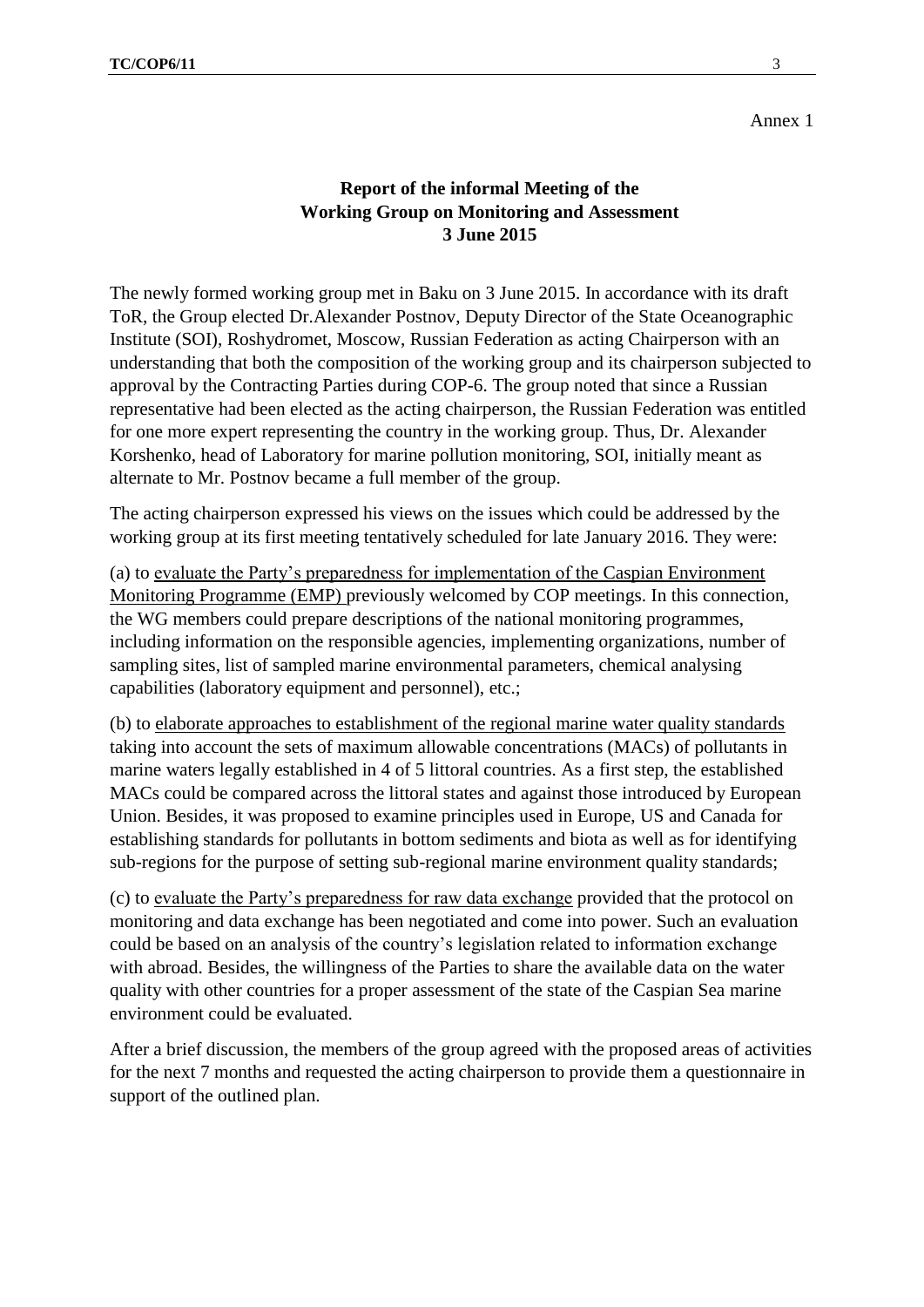# **Terms of Reference Working Group on Monitoring and Assessment to the Tehran Convention**

At its 4<sup>th</sup> Meeting, in Moscow, Russian Federation, on 12 December 2012, the Conference of the Parties (COP) to the Framework Convention for the Protection of the Marine Environment of the Caspian Sea (Tehran Convention):

- Welcomed the Environmental Monitoring Programme (EMP) contained in document TC/COP4/7 as "the basis for continuation of this activity and capacity building and regional cooperation for monitoring the parameters which determine the quality of the marine environment of the Caspian Sea", and
- Requested the (interim) Secretariat "to continue and promote its implementation with the involvement and/or support of the CaspCom (Coordinating Committee on Hydrometeorology and Pollution Monitoring of the Caspian Sea), the GEF, the EU, and other stakeholders".

At its 5th Meeting, in Ashgabat, Turkmenistan, on 30 May 2014, the Tehran Convention Conference of the Parties:

- Welcomed the MoU between the CaspCom and the (interim) Secretariat of the Tehran Convention, contained in document TC/COP5/5);
- Welcomed the proposed Regional Framework and Network for the Tehran Convention and Protocol Compliance Monitoring and Assessment contained in document TC/COP5/5;
- Decided to establish a Working Group on Monitoring and Information Exchange; and
- Requested the (interim) Secretariat to initiate and service intergovernmental consultations related to the development of a legal framework for information sharing in support of the implementation of the Tehran Convention and its Protocols, and in consultation with the Working Group on Monitoring and information Exchange.

At the first Preparatory Meeting for COP6, in Baku, Republic of Azerbaijan, on 27 November 2014, the Representatives of the Parties considered a proposal by the (interim) Secretariat for a legal instrument on data and information sharing, as well as the views of experts on Caspian Regional Water Quality Standards and Objectives, and agreed that a legal instrument on data and information sharing should/could, *inter alia*:

- Provide the framework for the implementation of the EMP and the role of the Working Group on Monitoring and Assessment therein;
- Include a set of water quality standards and objectives

In light of the above and within available resources, the Working Group on Monitoring and Assessment will carry out the following tasks and responsibilities:

- 1. Keep under review the implementation of the Caspian EMP as required and develop proposals on institutional and operational procedures for a sustainable environmental monitoring system, including a network of national monitoring institutions and national focal points;
- 2. Carry out a gap analysis of the required monitoring capacity and study the compatibility of national methodologies, including identification of resource requirements to ensure harmonization;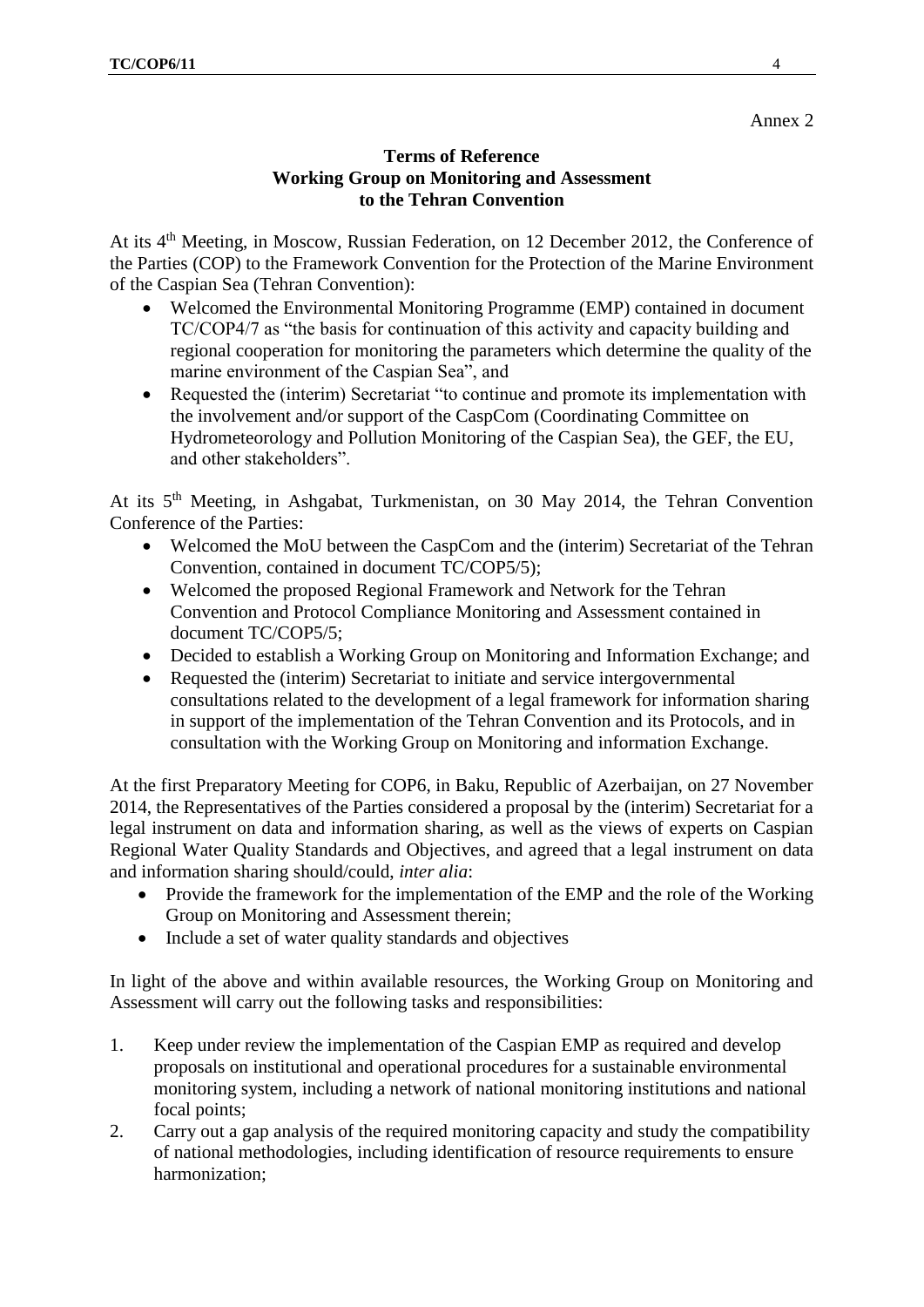- 3. Develop regional guidelines for the implementation of the EMP including a quality assurance system taking into account national standards;
- 4. Develop a basic set of regional and/or if required subregional water quality standards, taking into account the approach suggested in the expert view paper mentioned above;
- 5. Develop water quality objectives based on the agreed water quality standards;
- 6. Advise on the role and place of agreed water quality standards and objectives in a legal instrument for monitoring and information exchange;
- 7. Identify the needs for and provide advice on capacity building as well as on the EMP implementation arrangements in pilot coordinated monitoring cruises;
- 8. Provide inputs for and oversee the preparation of the draft Report of the State of the Marine Environment of the Caspian Sea;
- 9. Develop procedures for regular exchange of monitoring and assessment related information among the Contracting Parties through the Secretariat;
- 10. If necessary, the present terms of reference will be reviewed pursuant to the decision of the Conference of the Parties to the Tehran Convention.

The Working Group on Monitoring and Assessment will be composed of up to two representatives per Contracting Party. It will be established and its composition decided by the COP and function under the auspices of the Secretariat of the Tehran Convention.

The Chair of the Working Group shall be elected from its members and may be reelected every two years.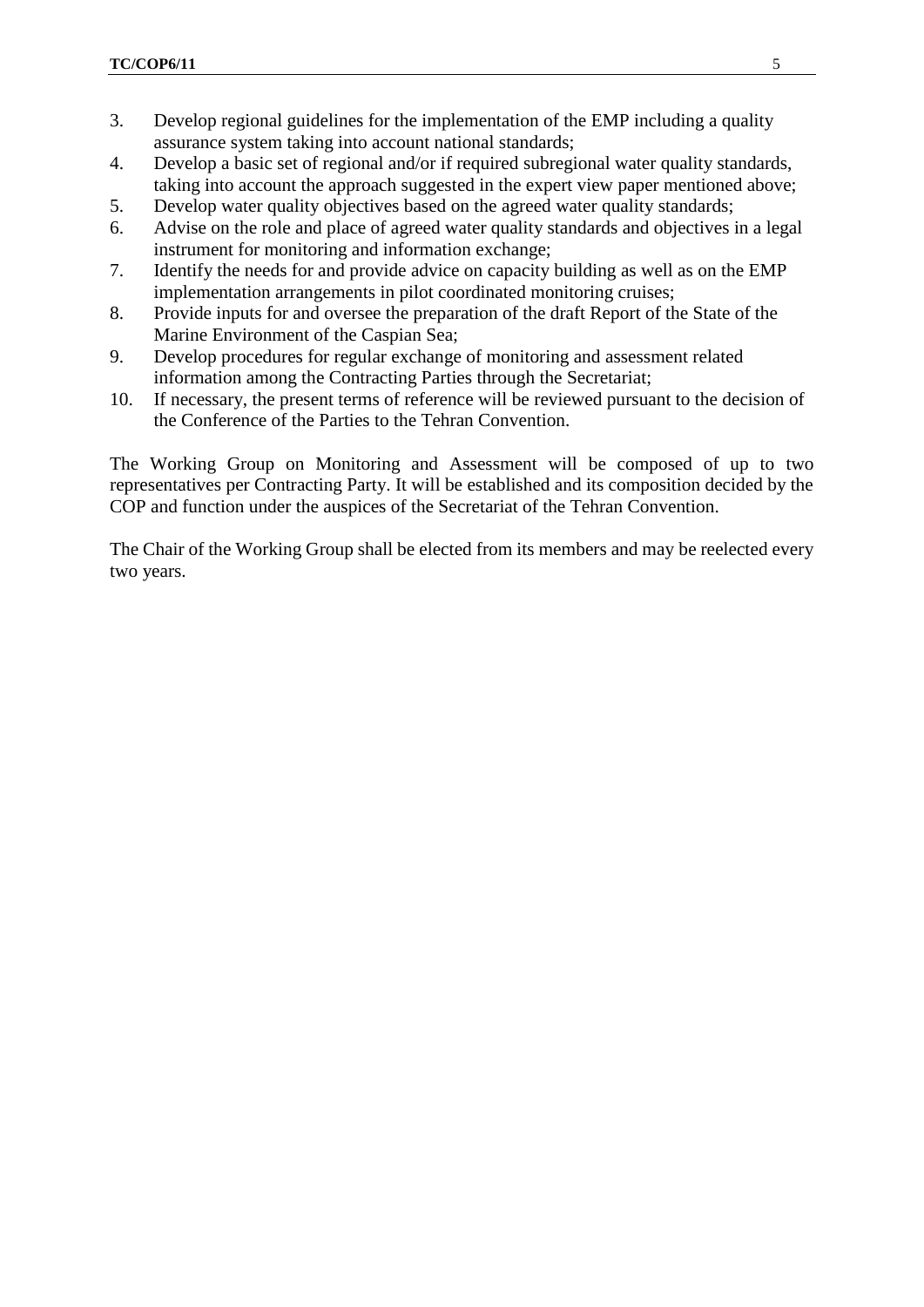# **Composition of the Working Group on Monitoring and Assessment**

## **Acting Chair**

Mr. Alexander Postnov (alexander.postnov@mail.ru)

# **Azerbaijan**

Mr Faig Mutallimov (faig.mutallimov@gmail.com)

# **Iran**

Mr Reza Sheikholeslami (reza.sheikholeslami@gmail.com) Mr Ziaeddin Almassi (zialmassi@gmail.com)

## **Kazakhstan**

Ms Ainur Ortbayeva [\(ai\\_ortbayeva@list.ru\)](mailto:ai_ortbayeva@list.ru) Mr. Ramadan Abdulhair [\(abdulkhair\\_r@meteo.kz](mailto:abdulkhair_r@meteo.kz)**)**

## **Russia**

Ms Tatiana Butylina (okpd@eco-cip.ru) Ms Alexander Korshenko (korshenko@mail.ru)

## **Turkmenistan**

Mr Hoshgeldi Kirliyev (hem.76@mail.ru)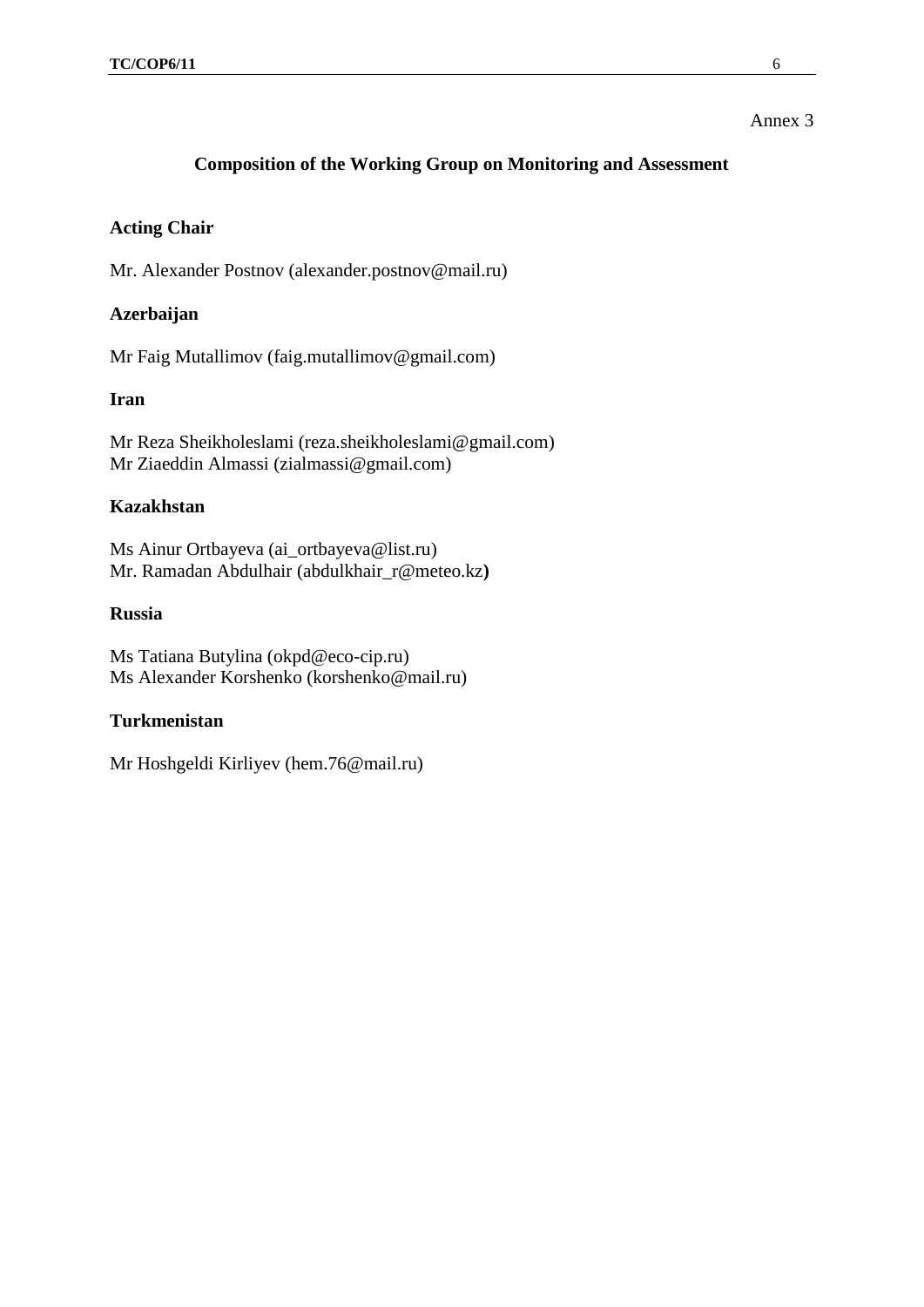**.** 

Annex 4

# **1st meeting of the Working Group on Monitoring and Assessment (Baku, Azerbaijan, 20-21 January, 2016)**

The 1st meeting of the Working Group on Monitoring and Assessment (WGMA) was held in Baku, Azerbaijan 20-21 January, 2016. The meeting was attended by all WGMA members, earlier nominated by the Caspian littoral states in due course, and chaired by Acting Chairperson<sup>1</sup> Alexander Postnov elected at the informal WGMA meeting on the margins of COP-6 PrepCom 3 on 3 June 2015. Valentin Emelin, Grid Arendal and Sergey Monakhov, CASPAS Coordinator were participating as observers, the latter representing Coordinating Committee on Hydrometeorology of the Caspian Sea (CASPCOM) with which the Tehran Convention signed Memorandum of Understanding (Ashgabat, Turkmenistan, November 2013). Also attending the WGMA meeting as observers were the representatives of the Caspian littoral States who came for a back-to-back meeting on *draft Protocol on monitoring, assessment, access to and exchange of information (21-22 January, 2016).* 

The WGMA reviewed 4 agenda items related to the WGMA Terms of Reference and agreed on the following conclusions and recommendations.

# **On the agenda item 1 "Regional preparedness for implementation of the Caspian Environment Monitoring Programme (Caspian EMP)"**

The WGMA expressed confidence that Caspian EMP as it was welcomed by TC COP-4 in December 2012 established a minimum set of parameters required for any modern marine environmental assessments and thus the Caspian states are urged to apply efforts to build-up their capabilities to the level sufficient for starting the EMP (phase 1) implementation as soon as possible.

The WGMA reviewed the current national monitoring programs of the Caspian states as well as their capacities to meet the requirements of the Caspian EMP. The WGMA concluded that presently most states have no technical capabilities or financial resources to start a fullfledged implementation of the Caspian EMP (phase 1) in the near future. Thus, in the next several years, at least, the data on the Caspian marine environment required for Caspian State of Environment (SoE) assessments can come only from national monitoring programs and potentially published scientific papers, although the composition of these data are not sufficient for a profound SoE.

In this respect capacity building and support for monitoring activities in the EMP implementation is needed and should first and foremost focus on strengthening the individual and collective capacities of countries, through on-the-job training and otherwise, in the area of sediment sampling and monitoring related to point sources of pollution. Technical capacities and previous experience allow doing it in each country.

<sup>1</sup> The WGMA composition, chairmanship and Terms of Reference subject to formal approval by the TC COP-6.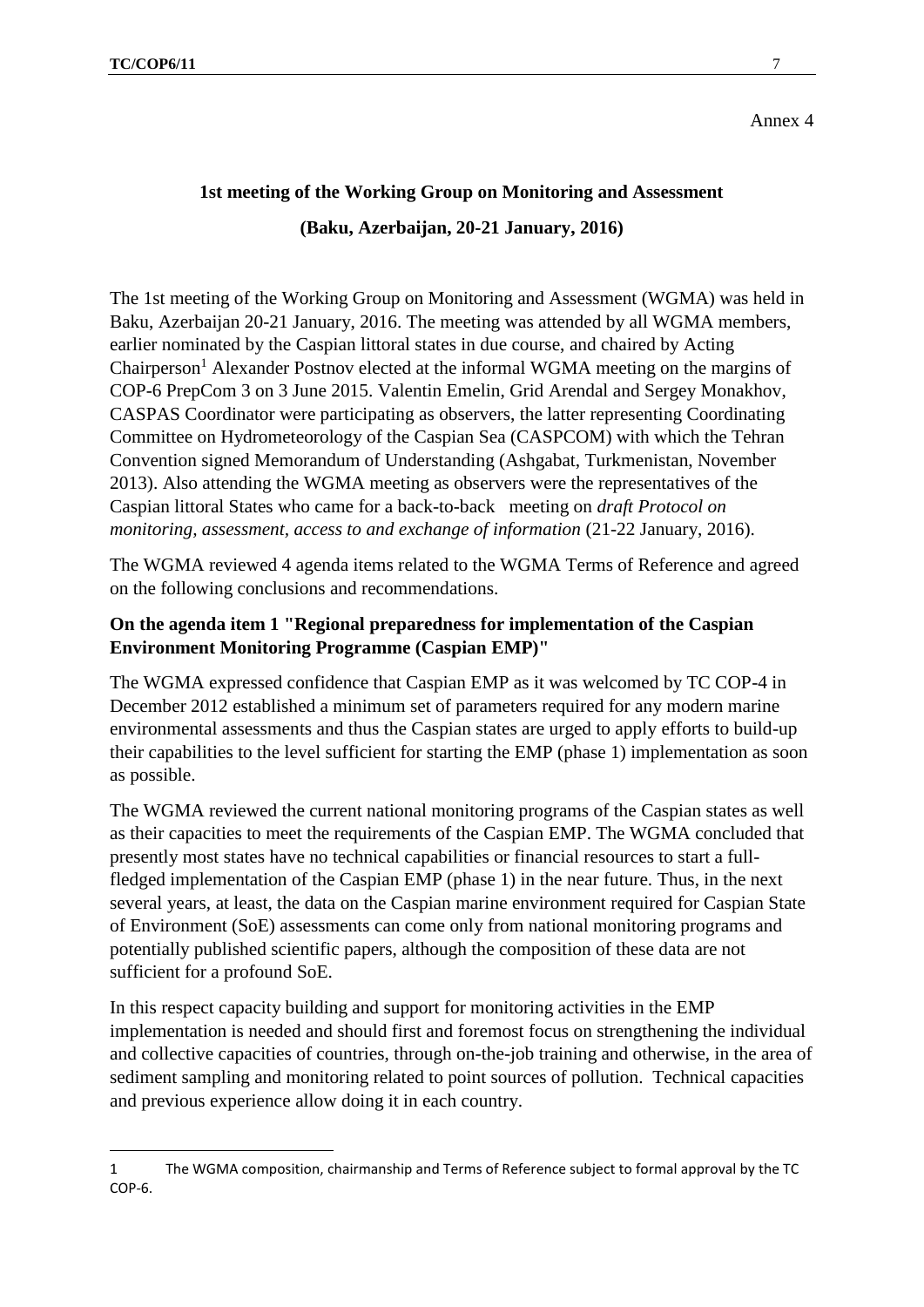# **On agenda item 2 "Approaches to establishment of the regional marine water quality standards/ targets"**

In order to provide a baseline for assessments of the Caspian Sea marine environment the WGMA recommended to develop a set of Regional Marine Water, Sediment, and Biological Quality Standards (Criteria) taking into account the existing national legislation.

WGMA noted that, as of now, four out of five Caspian littoral states, namely, Azerbaijan, Kazakhstan, Russia and Turkmenistan, have the common Marine Water Quality Standards (a set of the so called Maximum Allowable Concentrations - MACs - of the major water pollutants) accommodated into their national legislation systems. I.R. Iran agreed to explore the possibilities for adopting these MACs as the Regional Marine Water Quality Standards.

At the same time, the legal systems of all Caspian states do not stipulate for any Sediment Quality Criteria. In view of that the WGMA nominated a sub-group of experts who shall review the Sediment Quality Criteria used in other regions of the world (Europe, USA, Canada, etc.) and draft a set of criteria for basic pollutants in the sediments, which can serve as the Regional Sediment Quality Criteria in the Caspian Sea, within the time-frame of six months.

## **On the agenda item 3 "Legal and technical aspects of monitoring data exchange"**

The WGMA reviewed the current legislation of the Caspian littoral states related to environmental information exchange with other countries and concluded that no legal limitations are in place which might hinder the data exchange. The WGMA agreed that the *draft Protocol on monitoring, assessment, access to and exchange of information (hereafter the draft Protocol)*, which is presently under negotiation, should contain a direct reference to agreed procedures for validated data exchange, which may include raw data, required for a proper assessment of the state of the Caspian environment.

More specifically, the following provisions related to the procedures of the data exchange, are to be reflected in the *draft Protocol,* one of its annexes or any related implementation arrangements:

- number and location of the monitoring stations (sites) whose data subject to submitting;
- type of media (water, sediments, biota);

- minimum data quality control procedures applied at the national level prior to data submitting;

- frequency and timing of submitting (e.g., annually, July-August, following the year of submitting);

- submitting formats;

- information on certified labs participating in the monitoring activities;

- address(es) used for data submitting (e.g., TC Secretariat, designated responsible national organization, etc.);

- designated responsible organization for the submitted data accumulating, checking, compiling and managing;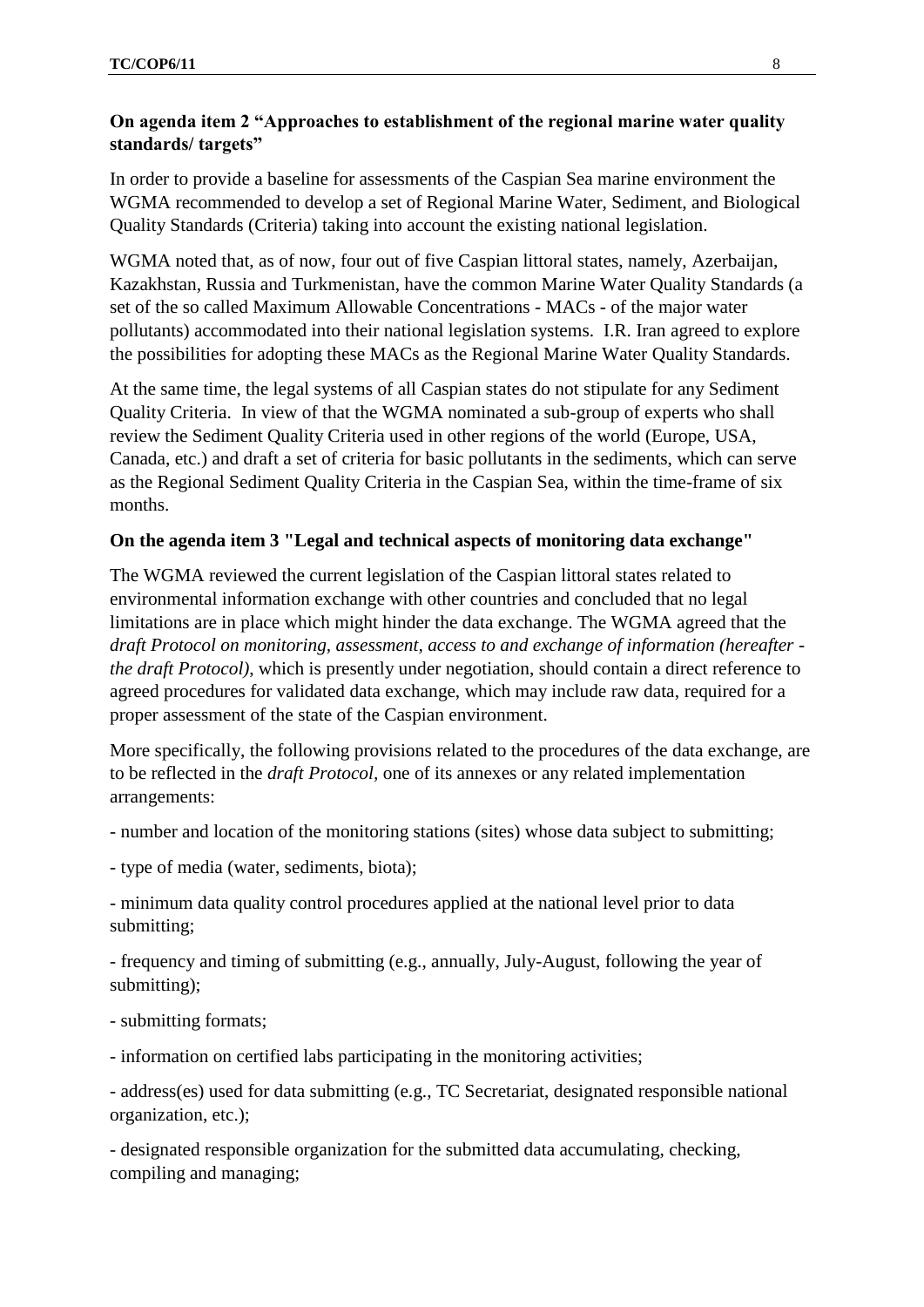- rights of data owners and procedures for access to compiled datasets.

# **On the agenda item 4 "The Second Caspian Sea State of the Environment (SoE) Report: status of preparation"**

In response to Task 8 of its Terms of Reference, the WGMA took note of the information provided by Valentin Emelin, Grid Arendal on the progress in preparation of the 2-d SoE report including its outline and table of contents. The WGMA proposed that arrangements should be negotiated among the Caspian littoral states in future which would guide the process of the SoE report preparation, outlining, *inter alia*, whether the SoE should constitute a purely scientific or governmentally negotiated report.

Sergey Monakhov, the CASPAS Coordinator, informed the WGMA meeting of the activities of the Coordinating Committee on Hydrometeorology of the Caspian Sea (CASPCOM) and the information resources developed and maintained under its auspices (catalogues of the sea level data, water temperature data, regional atmospheric circulation indicators), which are important for the assessment of the Caspian Sea environment. Further development of CASPCOM information resources will be promoted by coming into force of the Agreement on Cooperation in the Field of Hydrometeorology of the Caspian Sea (signed in Astrakhan, 29 September 2014) on 31 January 2016.

The legal basis for cooperation between the Tehran Convention and CASPCOM was laid by the Memorandum of Understanding signed in 2013. In view of that, the WGMA recommended:

- to integrate CASPCOM information resources into the information resources of the Tehran Convention through relevant links on the Convention website;

- to elaborate, through joint effort of the Tehran Convention and CASPCOM experts, a list of meteorological and hydrological indicators of the Caspian ecosystem status for their subsequent review and assessment on regular basis;

- to involve CASPCOM in the preparation of the SoE reports as regards climate, water balance and sea level change as well as other physical parameters of the Caspian Sea environment;

- Secretariats of CASPCOM and the Tehran Convention are advised to inform each other of the planned activities of the mutual interest, in particular, of the field studies of the Caspian Sea.

The major outcomes of the 1-st meeting of WGMA were reported to the negotiators of the *draft Protocol on monitoring, assessment, access to and exchange of information* who were holding a meeting in Baku on 21-22 January 2016, back-to-back with the WGMA meeting.

No dates for the 2-d WGMA meeting were specified but Secretariat proposed that it could be coupled with the 2-d round of negotiations on the *draft Protocol* which is preliminary scheduled for late 2016.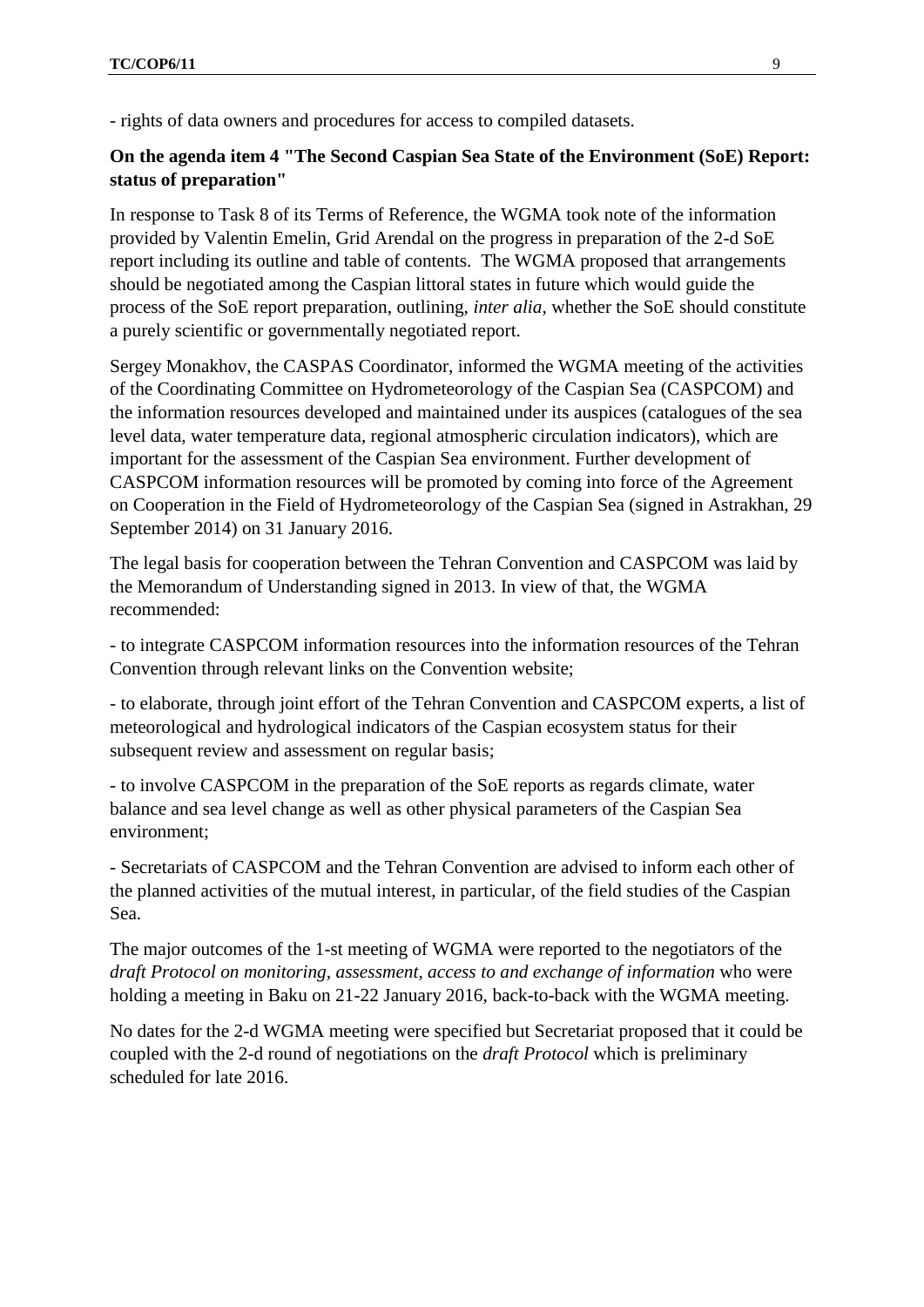# **2 nd meeting of the Working Group on Monitoring and Assessment**

(Bandar Anzali, IR Iran on 19 April 2017)

The meeting was attended by all WGMA members, earlier nominated by the Caspian littoral states in due course, and chaired by Acting Chairperson Alexander Postnov elected at the informal WGMA meeting on the margins of COP-6 PrepCom 3 on 3 June 2015. Elena Ostrovskaya was participating as an observer, representing Coordinating Committee on Hydrometeorology of the Caspian Sea (CASPCOM) with which the Tehran Convention signed Memorandum of Understanding (Ashgabat, Turkmenistan, November 2013). Also attending the WGMA meeting as observers were the representatives of the Caspian littoral States who came for a back-to-back meeting on the draft Protocol on monitoring, assessment, access to and exchange of information (19-20 April, 2017).

The WGMA reviewed 4 agenda items related to the WGMA Terms of Reference and agreed on the following conclusions and recommendations.

#### **On the agenda item 1 "Caspian Regional Water Quality Standards"**

The WGMA agreed to accept the list of Maximum Allowable Concentrations (MACs) of marine water pollutants currently effective in Azerbaijan, Kazakhstan, Russia and Turkmenistan as interim Caspian Regional Water Quality Standards for 5 years starting from the date of the Protocol on monitoring, assessment, access to and exchange of information (hereafter Protocol) entry into force. The Chair will prepare and distribute among the WGMA members a draft list of MAC-based standards for the chemical substances included into Caspian Environmental Monitoring Programme (EMP). Standards for biological parameters outlined in EMP will be drafted by a sub-group composed of three experts from Azerbaijan, Iran and Russia.

# **On the agenda item 2 "Caspian Regional Sediment Quality Criteria"**

WGMA took note of a report by Ms. E. Ostrovskaya on the basis for establishing bottom sediment standards including a comparison of Dutch and Canadian bottom sediment quality standards (guidelines). The WGMA members appreciated the report and requested that it is distributed among them to allow them to express their opinion (in writing) as to which set of standards (Dutch or Canadian) better fits the conditions in the Caspian Sea with a special reference to the mechanic composition of the bottom sediments in various parts of the sea.

# **On the agenda item 3 "CASPCOM possible contribution to implementation of Tehran Convention"**

WGMA took note of information from CASPCOM presented by Ms. E. Ostrovskaya regarding the available CASPCOM information resources and possible CASPCOM participation in drafting certain parts of the State of Environment (SoE) Report. The Secretariat informed the meeting that presently the SoE structure is being developed but this process strongly depends on availability of funds. WGMA agreed that as soon as the SoE structure was established CASPCOM would be informed of the concrete sections of SoE into which it would be invited to contribute.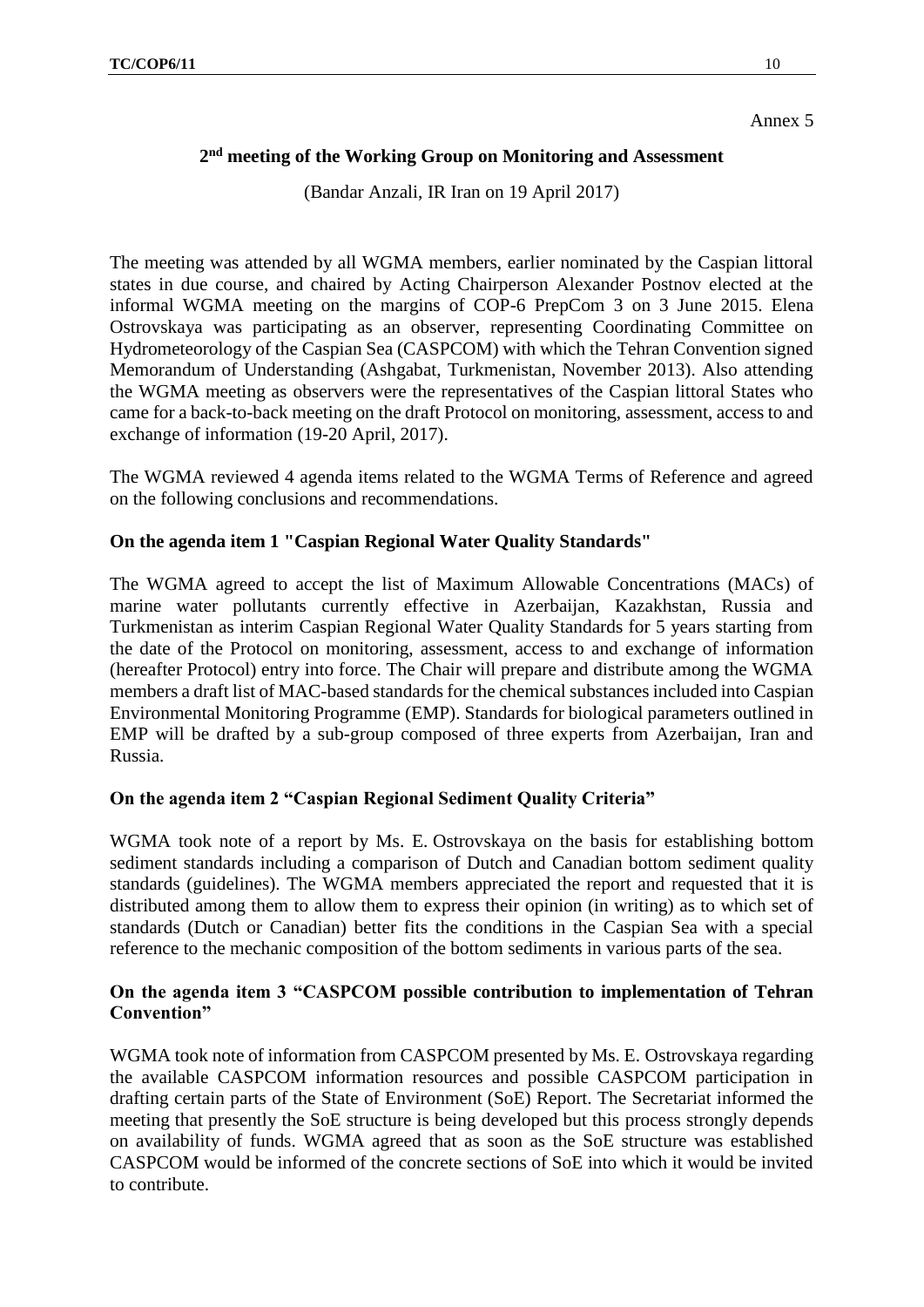# **On the agenda item 4 "Procedures for monitoring data exchange"**

WGMA reviewed the provisions of the draft Protocol on monitoring, assessment, access to and exchange of information (hereafter – the draft Protocol) as of 21 February 2016 related to monitoring and data exchange and expressed satisfaction that proposals by the 1-st WGMA meeting (Baku, 20-21 January 2016) had been accommodated into the draft Protocol. As a follow-up, WGMA discussed principles for the original monitoring data exchange which later might become a part of the Protocol.

Upon discussions, WGMA agreed as follows (with some reservations indicated below).

Subject to reporting and exchange are original data from all EMP stations, while data from national monitoring network are to be reported optionally. Generally, the data are to be submitted annually by the end of the year following the reported year but Azerbaijan and Turkmenistan felt that they might need more time to prepare their data for submission.

Data for all types of media (water, sediments, biota) sampled at the EMP stations are subject to reporting and exchange while the data from reported (exchanged) national monitoring stations my cover all or selected types of media. At the same time, as Azerbaijan proposed, exchanging of biota data could start at a later time when all countries would be prepared to make that type of observations.

To establish minimum data quality control procedures to be applied at the national level prior to data submission, WGMA agreed to review the relevant procedures used by the Black Sea Commission. A document describing such procedures developed by the Black Sea Commission is to be distributed among the WGMA members for their evaluation as to whether those procedures can be used in the Caspian Sea.

Data submission formats of the Black Sea Commission are also to be distributed for evaluation by the WGMA members as to their applicability to the Caspian Sea conditions.

Information on certified labs participating in the monitoring activities is to be attached to the submitted data, including name and postal address of the laboratory, name of the head, contact information of the head, short description of methods and instruments used to determine concentration of certain chemical substances.

The data are formally submitted to the TC Secretariat which forward it to the Caspian monitoring data centre, which is a responsible organization for the data accumulating, checking, compiling and managing, designated by COP.

WGMA did not come to an agreement regarding the nature of the monitoring data centre. The majority of countries believed that the existing Caspian Environment Information Center (CEIC) should be assigned to act as the Caspian monitoring data centre, while the Russian Federation expressed doubts regarding the CEIC ability to do so. To support this standpoint, Russian Federation informed the meeting on the existing technical requirements to such a data centre. Under these circumstances, the Secretariat expressed its readiness to consider the established technical requirements to the data centre and formally contact CEIC to examine their willingness to serve as the Caspian monitoring data centre.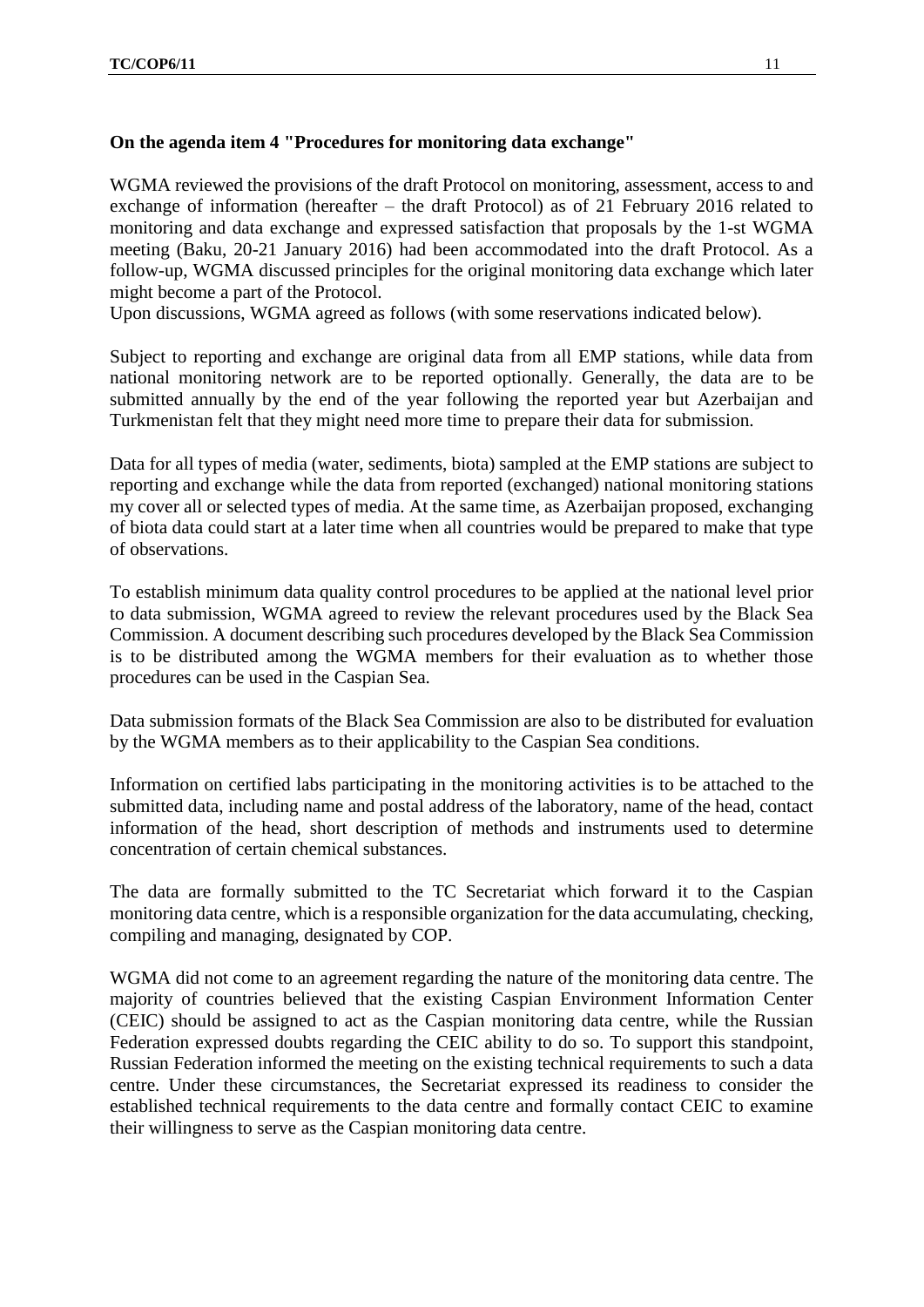Additionally, Russian Federation raised the issue of the status of observation of *Mnemiopsis leidyi* abundance within the Caspian Environment Monitoring Programme, which was expected to be put before COP-6 for formal approval. The Russian Federation stated that it was not technically prepared to that type of observations and requested its status to be changed from mandator to optional. Other countries regretted such state of affairs stressing importance of these observations for assessing the state of the Caspian ecosystem as a whole. Russian Federation agreed to revisit this issue later.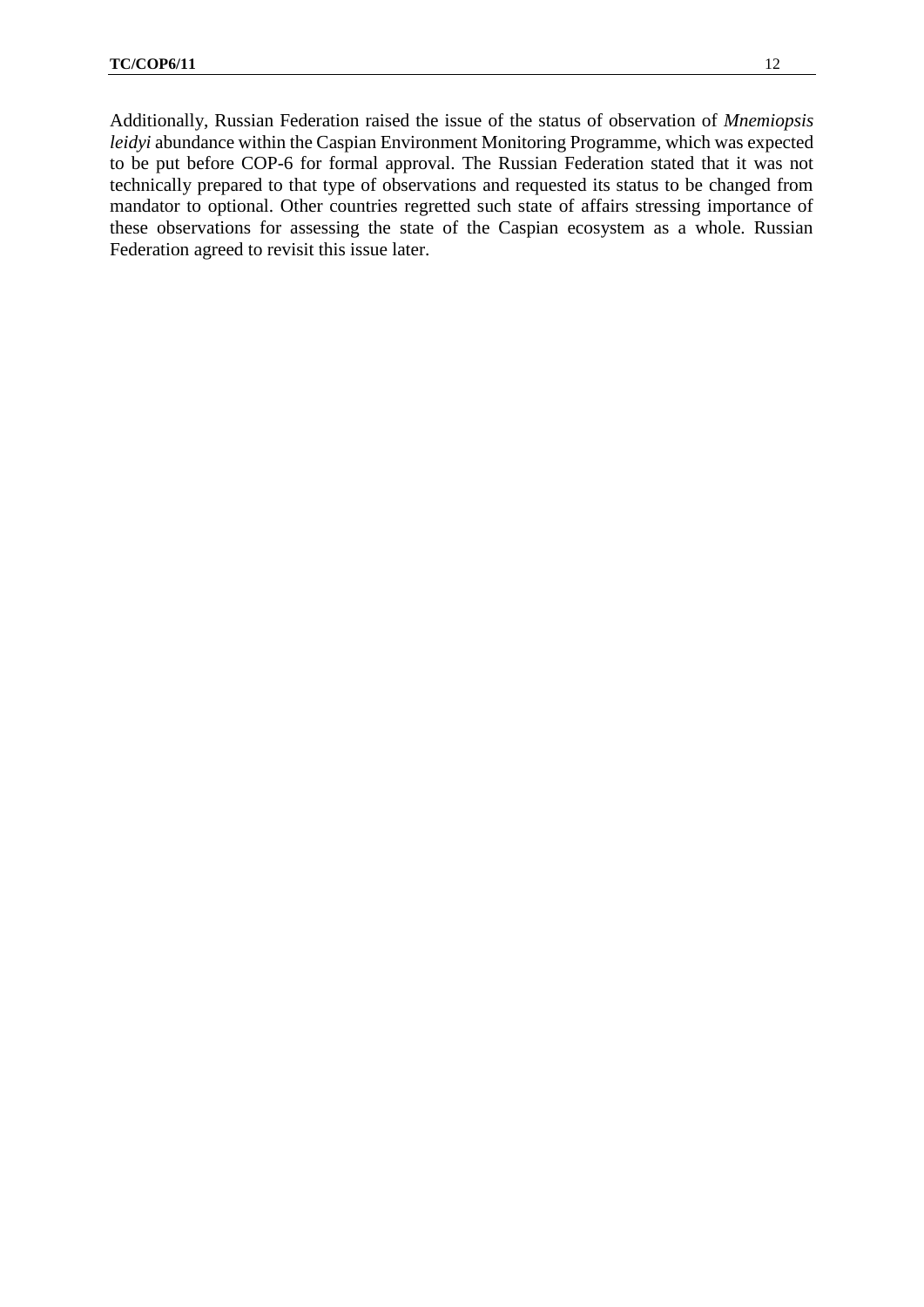**.** 

Annex 6

#### **3-d meeting of the Working Group on Monitoring and Assessment**

*(Geneva, Switzerland, 15 November, 2017)*

The 3-d meeting of the Working Group on Monitoring and Assessment (WGMA) was held in Geneva, Switzerland, 15 November, 2017 in the course of the TC COP-6 PrepCom 5. The meeting was attended by the WGMA members from all Caspian littoral states, earlier nominated in due course, and chaired by Acting Chairperson<sup>2</sup> Alexander Postnov elected at the informal WGMA meeting on the margins of COP-6 PrepCom 3 on 3 June 2015. Also attending were NEIO and national experts from the littoral states participating in the CEIC 2. Elena Ostrovskaya, CASPAS Coordinator, was participating as an observer, representing Coordinating Committee on Hydrometeorology of the Caspian Sea (CASPCOM) with which the Tehran Convention had signed Memorandum of Understanding (Ashgabat, Turkmenistan, November 2013). Also, partly attending the WGMA meeting as observers were the representatives of Grid Arendal.

The WGMA reviewed 4 agenda items related to the WGMA Terms of Reference.

## **Draft Table of Contents of the 2-d Caspian State of Environment (SoE) Report**

This item had not been on the WGMA preliminary agenda and was added to it on the request of the PrepCom plenary meeting in accordance with the group Terms of Reference. Two versions of the Table of Contents of the SoE Report were proposed. The proposal by Grid Arendal followed DSPIR approach which had been developed by European Environment Agency and applied to 1<sup>st</sup> Caspian State of Environment Report. Another approach was proposed by the Russian Federation and provided for a shortened social-economical description of the Caspian region which was not immediately related to environmental issues.

The discussion revealed a difference in the country's views as to which of the two proposed versions of the Table of Contents should be taken as a basis for further consideration. Kazakhstan and Turkmenistan welcomed the Russian version of the Table of Contents while Azerbaijan expressed its readiness to consider the Russian version of the Table of Contents and start to work on it. By contrast, Iran maintained that not all issues which Iran believed important were reflected in the Russian version.

After a long discussion it was proposed, as a compromise, that the Grid Arendal version would be accepted as a model Table of Contents with an understanding that those of its entries on which a country possessed no information or considered it confidential would be left unfilled. However, after an internal consultation within the delegation, the Russian Federation stated that this proposal was unacceptable to it and it would follow its own format.

<sup>2</sup> The WGMA composition, chairmanship and Terms of Reference subject to formal approval by the TC COP-6.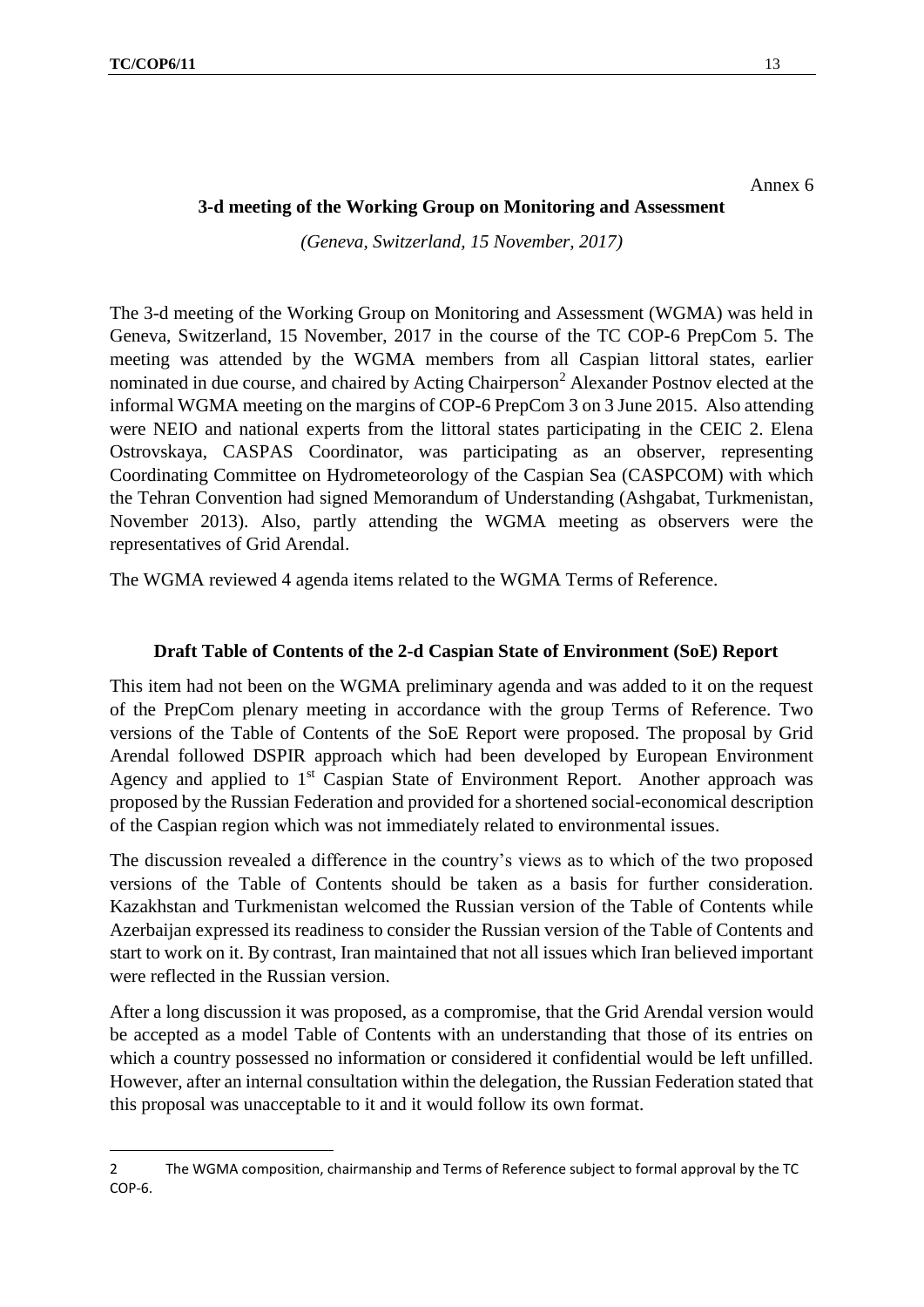Meanwhile entries for 5 chapters of the Grid Arendal Table of Contents were reviewed and partly revised.

At this point, due to acute time shortage, the WGMA terminated discussions on this item. They were resumed later at a plenary meeting and reported elsewhere.

## **Caspian Environment Monitoring Program**

The WGMA revisited the Caspian Environment Monitoring Program (EMP) and expressed concern about a lack of progress in its implementation. The group confirmed its support to EMP but emphasized that its implementation strongly depended on the material resources whose availability was by far beyond the WGMA member capacities. For this reason, the group recommended that the Secretariat could initiate a survey aiming at identifying the country's efforts to start the EMP implementation in the near future.

#### **Caspian Regional Sediment Quality Criteria**

The Acting Chair reminded that the previous WGMA meeting in Iran in April 2017 took note of a report by Dr Ostrovskaya which described the basis for establishing bottom sediment criteria including a comparison of Dutch and Canadian bottom sediment quality criteria (guidelines). Following the WGMA request, the report and presentation were distributed among the members in July this year for further consideration. Later, Dr Ostrovskaya proposed a set of values merging the two types of criteria and presented it to the WGMA meeting.

After a brief discussion, the WGMA agreed that it was too early to make a final decision on the Caspian regional bottom sediment quality criteria (guidelines) and recommended that the existing bottom sediment data from various Caspian Sea regions were to be examined against the set of draft values proposed by Dr Ostrovskaya. Based on the results of such a comparison, the next WGMA meeting would revisit this issue.

#### **Procedures for monitoring data exchange**

Under this item, the group addressed three issues on which no agreement had been reached at the previous meetings.

*Minimum data quality control procedures to be applied at the national level prior to data submission.* A document describing such procedures applied by the Black Sea Commission was distributed among the WGMA members as had been requested earlier. The document covered the quality data assurance and quality control procedures at all stages: sampling and sample preparation, chemical analyses, quality audit and, finally, manual data checking by experts. WGMA decided to continue examination of this document which, in addition, would foster harmonization of methodologies for chemical analyses among the chemical laboratories in the region.

*Data submission formats.* The relevant formats applied by the Black Sea Commission had also been distributed at the previous WGMA meeting request. Due to time shortage, the group could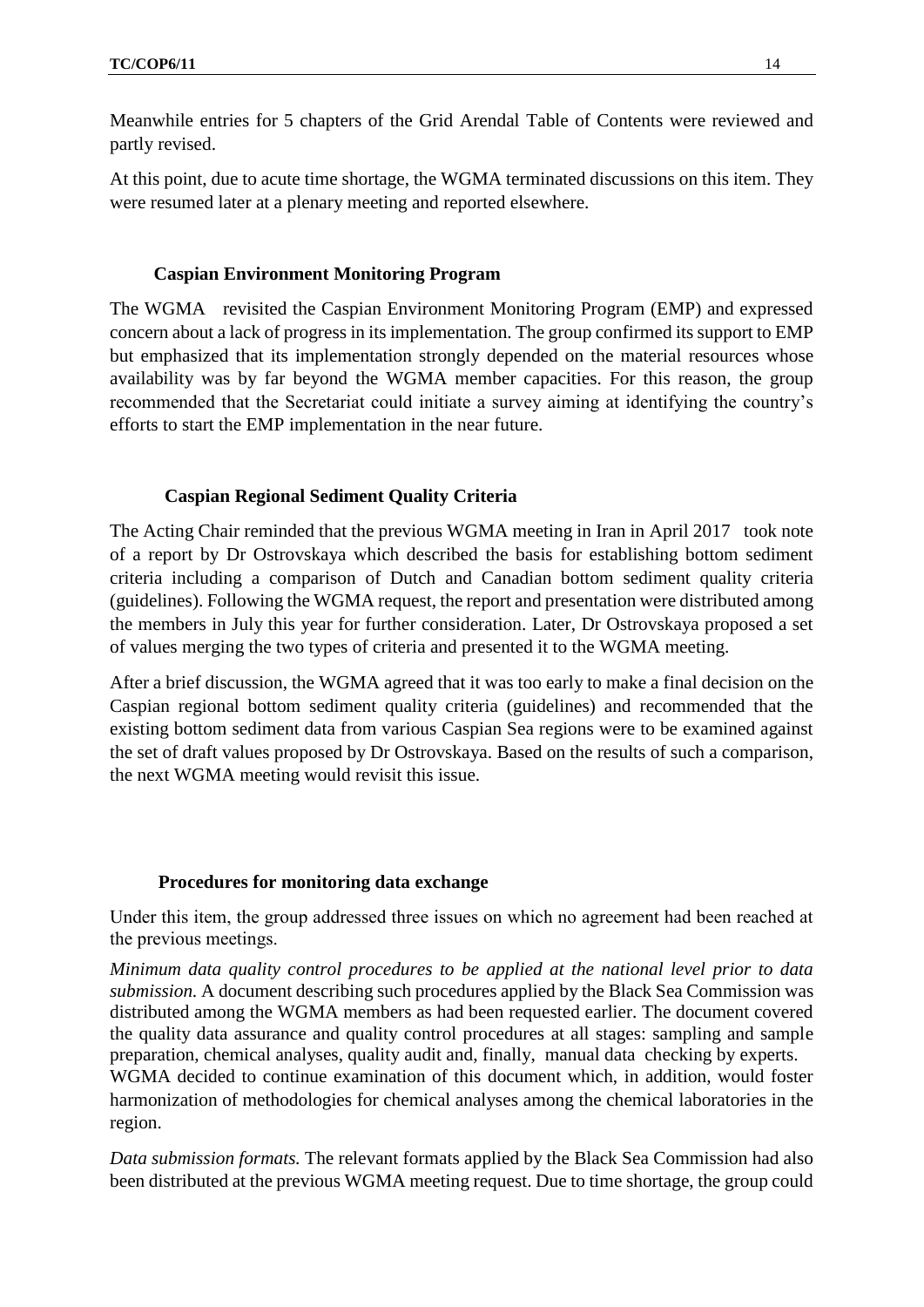not conclude on their applicability to the Caspian Sea conditions. Thus, this issue would be revisited at the next WGMA meeting.

*Organization to serve as the Caspian Regional Monitoring Data Centre* with a responsibility for initial data accumulation, checking, compiling and managing. The Russian Federation informed the meeting that one of Roshydromet organizations, namely, the State Oceanographic Institute (SOI) could assume responsibilities of the Caspian Regional Monitoring Data Centre. WGMA took note of this proposal and expressed an interest in receiving more information about the SOI technical capabilities and human expertise in this field. Thus, this issue would be revisited at the next WGMA meeting. Other countries may wish to propose their own organizations as the Caspian Regional Monitoring Data Centre.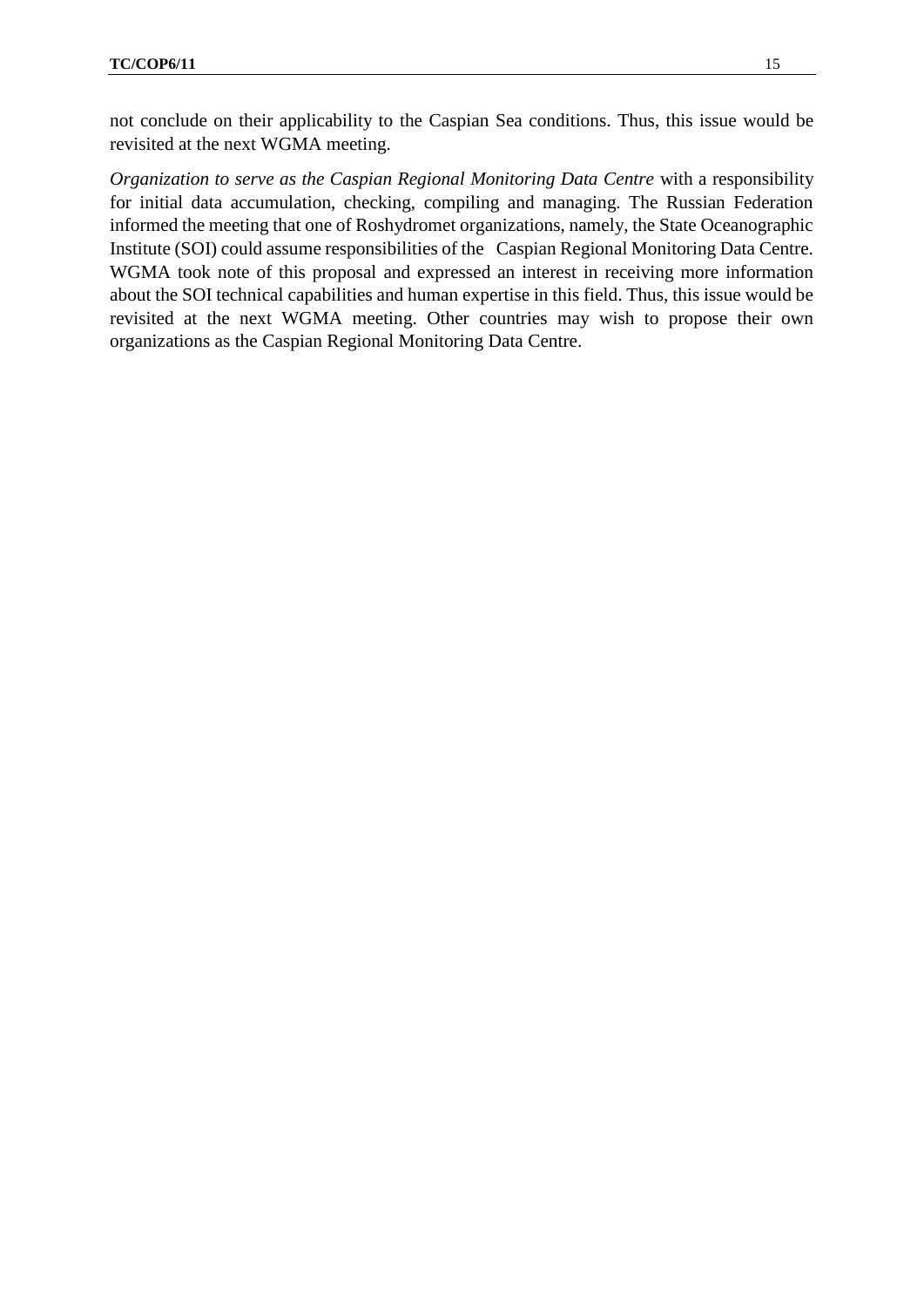# **1- st Virtual Meeting of the Working Group on Monitoring and Assessment**

(18 June, 2019)

1- st Virtual Meeting of the Working Group on Monitoring and Assessment (WGMA) was held online 18 June, 2019. The meeting was attended by WGMA members, earlier nominated by the Caspian littoral states in due course, and chaired by Acting Chairperson Alexander Postnov elected at the informal WGMA meeting on the margins of COP-6 PrepCom 3 on 3 June 2015. Also attending the WGMA meeting as observers were Dr. Elena Ostrovskaya (CASPCOM) and Mr. Daniel Nixdorf (TCIS) as well as NCLOs of Iran and Turkmenistan.

The WGMA reviewed agenda items related to the WGMA Terms of Reference.

# **Caspian Environment Monitoring Programme (EMP)**

Acting Chair reminded the group of its previous decision to promote the EMP implementation by producing a map which would display national monitoring networks of all the Caspian littoral states with a special indication of stations intended to serve as EMP stations. To this end, it had been agreed that the littoral states would provide metadata on stations of the national pollution monitoring networks in accordance with a distributed format. As of mid-June 2019, Acting Chair received the metadata from Kazakhstan, Russian Federation and Turkmenistan. In the course of further discussion, Azerbaijan expressed its readiness to provide metadata on the national network as soon as they become available to the experts. Iran claimed that it was not completely in agreement with the metadata reporting format. Acting Chair proposed to discuss this technical issue with Iran2 by correspondence and to provide the updated format to the WGMA members so that they could fill in their metadata or update the already provided metadata if necessary (as requested by Kazakhstan).

## **Caspian Regional Sediment Quality Criteria**

Acting Chair reminded the group that the previous WGMA meetings examined a basis for establishing bottom sediment criteria with a special reference to Dutch and Canadian bottom sediment quality criteria and reviewed a set of their values as proposed by Dr. Ostrovskaya (CASPCOM). However, it was agreed that it was too early to make a final decision on the Caspian Regional Bottom Sediment Quality Criteria. To allow a broader choice, the group requested Dr. Ostrovskaya to provide information on the other (apart from Canadian and Dutch) existing systems of bottom sediment quality criteria.

Speaking at the meeting on 18 June 2019, Dr. Ostrovskaya emphasized that selecting an existing set of the bottom sediment criteria as regional (after some adaptation) was necessary to avoid a lot of expensive research studies which would be needed should we decided to develop our own system. Canadian quality criteria were most carefully worked out also with respect to assessing incidence for biological adverse effects and better suited the Caspian climate. As the Dutch system was more inclined to the fresh water environment and much work needed to clean this up for the Caspian case, the Canadian system could easier be adapted to the Caspian Sea with a possibility to be reconsidered at a later stage, if required.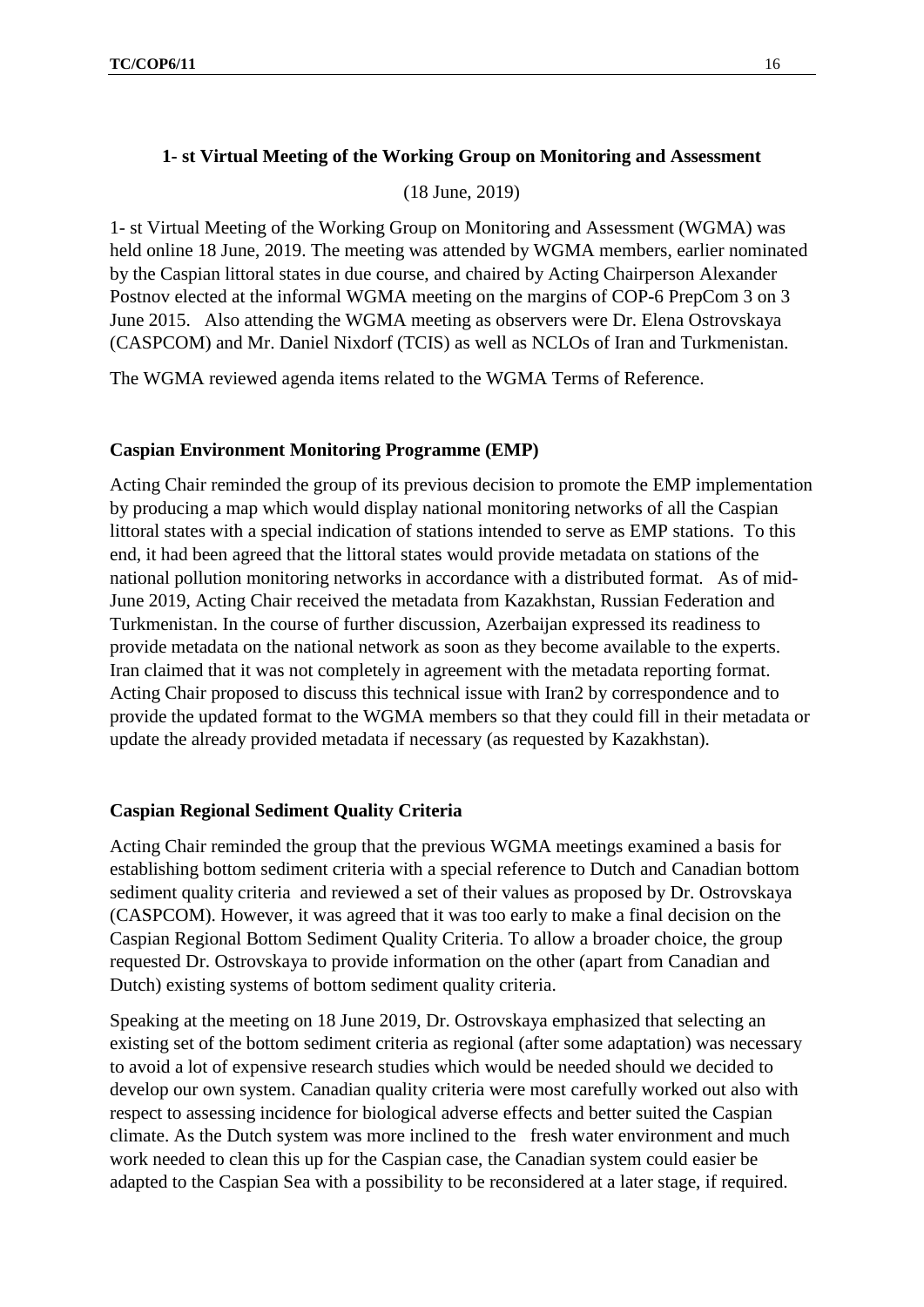The main obstacle for choosing the Canadian system was that some limits of concentrations were too high but that could be adjusted. Meanwhile we could start with the most relevant of Canadian criteria.

In the followed discussion, Iran expressed its concern regarding technical capability of the Caspian littoral states for determining the required pollutants in the bottom sediments (available range of measuring) . Dr. Ostrovskaya pointed out that the matter was a need to select the regional criteria for bottom sediment quality assessment rather than to harmonize of the country's technical capabilities of making chemical analyses of the bottom sediments.

Azerbaijan and Kazakhstan noted the need to select the Canadian sediment quality criteria while Kazakhstan proposed to make use of the Canadian Probable Effect Levels (PELs) as Interim Regional Criteria of the Caspian Sea bottom sediments.

In response to the Iran's concern regarding the country's technical capability to make the required chemical analyses, Kazakhstan remarked that a preliminary analysis by Dr. Ostrovskaya had shown that the existing data of the Caspian Sea sediment chemical composition could be compared to the proposed criteria.

As a result of discussion, the WGMA members reached a preliminary agreement on using the Probable Effect Levels (PELs) from the Canadian system as Interim Regional Criteria of the Caspian Sea bottom sediments. The initial stage will involve only a limited number of parameters to comply with the country's monitoring capabilities.

A possible legal status of CRSQC was considered and there was a general agreement that they should be called "guidelines" rather than "standards". This, in particular, implied that CRSQC would be applied solely to the Tehran Convention implementation and should not affect the existing national environmental legislation or/and national environment assessment procedures of the Caspian littoral states.

## **Procedures for Monitoring Data Exchange**

Under this item, the WGMA addressed three issues on which no agreement had been reached at the previous meetings.

Minimum data quality control procedures to be applied at the national level prior to data submission. Acting Chair reminded that previously the WGMA had agreed to consider a document of the Black Sea Commission entitled "Guideline on Quality Assurance and Quality Control of Chemical Oceanographic Data Collections" (hereafter – "BSC Guideline on QA/QC" as a basis for a relevant document for the Caspian Sea. The BSC Guideline on QA/QC consisted of several chapters describing procedures for quality assurance and quality control (QA/ QC) at the stages of (a) sampling and sample preparation (Chapter 3), (b) chemical analysis (Chapter 4) and (c) data processing/ management (Chapter 5). This document had been disseminated among the WGMA members for several times.

Acting Chair informed the group of the comments by Kazakhstan to the first part of the document, namely to its Chapter 4 (" Procedures of QA/QC at Stage of Chemical Analysis"). Besides, Acting Chair reminded the group that Iran had earlier proposed to establish standard (unified) methods for chemical analyses.